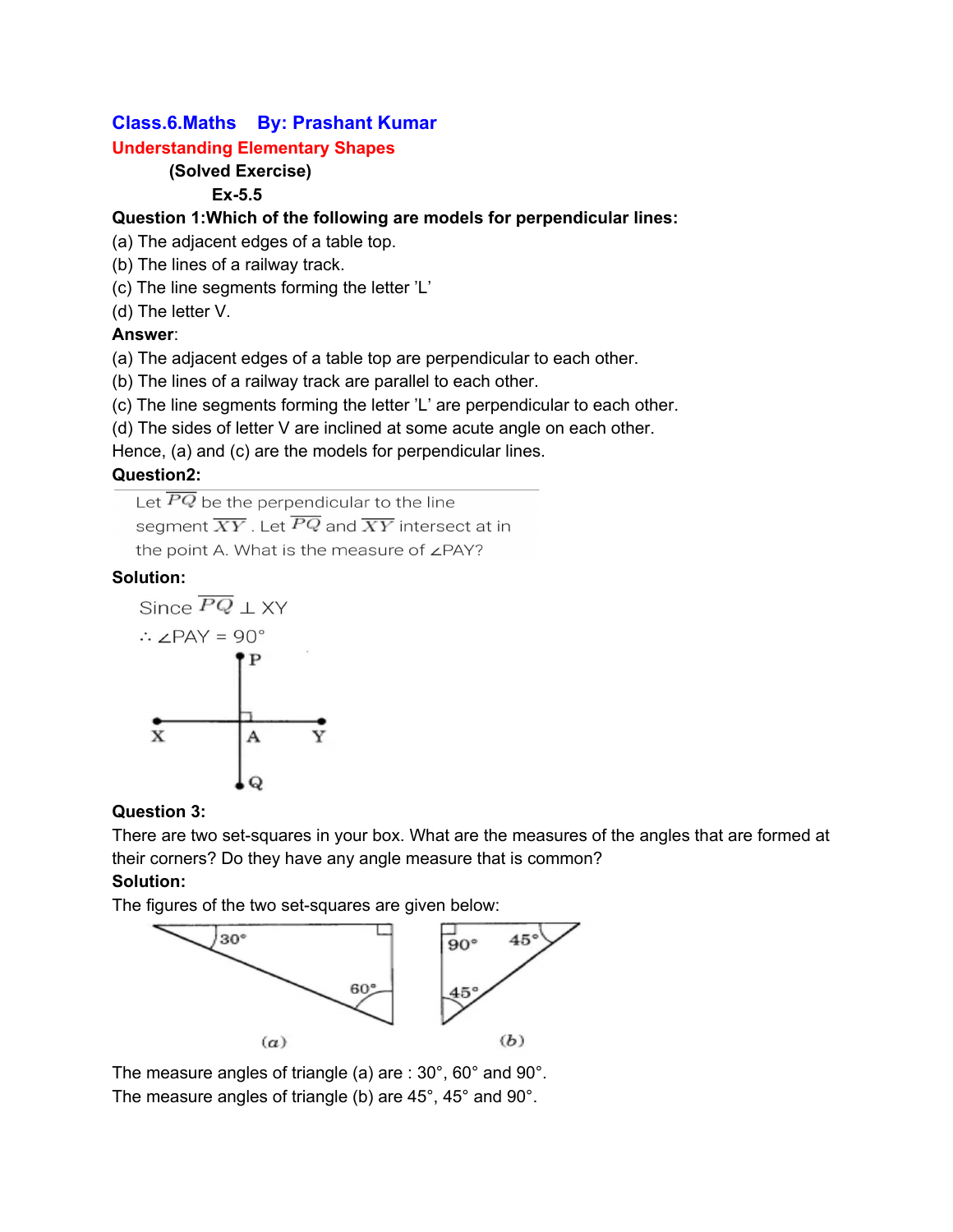Yes, they have a common angle of measure 90°.

#### **Question 4:**

Study the diagram. The line l is perpendicular to line m.

 $(a)$  Is CE = EG?

(b) Does PE bisects CG?



(c) Identify any two line segments for which PE is the perpendicular bisector.

(d) Are these true?  $(i) AC > FG$  $(ii)$  CD = GH (iii)  $BC < EH$ Solution: (a) Yes, Since,  $CE = 2$  units and  $EG = 2$  units Hence, CE = EG. (b) Yes, PE bisects CG (c)Required line segments for which PE is perpendicular bisector are: DF and BH. (d) (i) True (ii) True (iii) True

#### **Ex-5.6**

**Question 1.**

#### **Name the types of following triangles:**

(а) Triangle with lengths of sides 7 cm, 8 cm and 9 cm. (b)  $\triangle ABC$  with AB = 8.7 cm, AC = 7 cm and BC = 6 cm. (c)  $\triangle PQR$  such that PQ = QR = PR = 5 cm. (d)  $\triangle DEF$  with m∠D = 90° (e)  $\triangle$ XYZ with m∠Y = 90° and XY = YZ. (f)  $\triangle LMN$  with m∠L = 30° m∠M = 70° and m∠N = 80°. **Solution:** (a) Lengths of the sides of a triangle are given as: 7 cm, 8 cm and 9 cm. Since, all sides of the given triangle are different. Hence, it is a Scalene triangle. (b) Given that:  $AB = 8.7$  cm,  $AC = 7$  cm and  $BC = 6$  cm Here AB ≠ AC ≠ BC Hence, ∆ABC is Scalene triangle. (c) Given that:  $PQ = QR = PR = 5 cm$ Since all sides are equal. Hence, it is an equilateral triangle.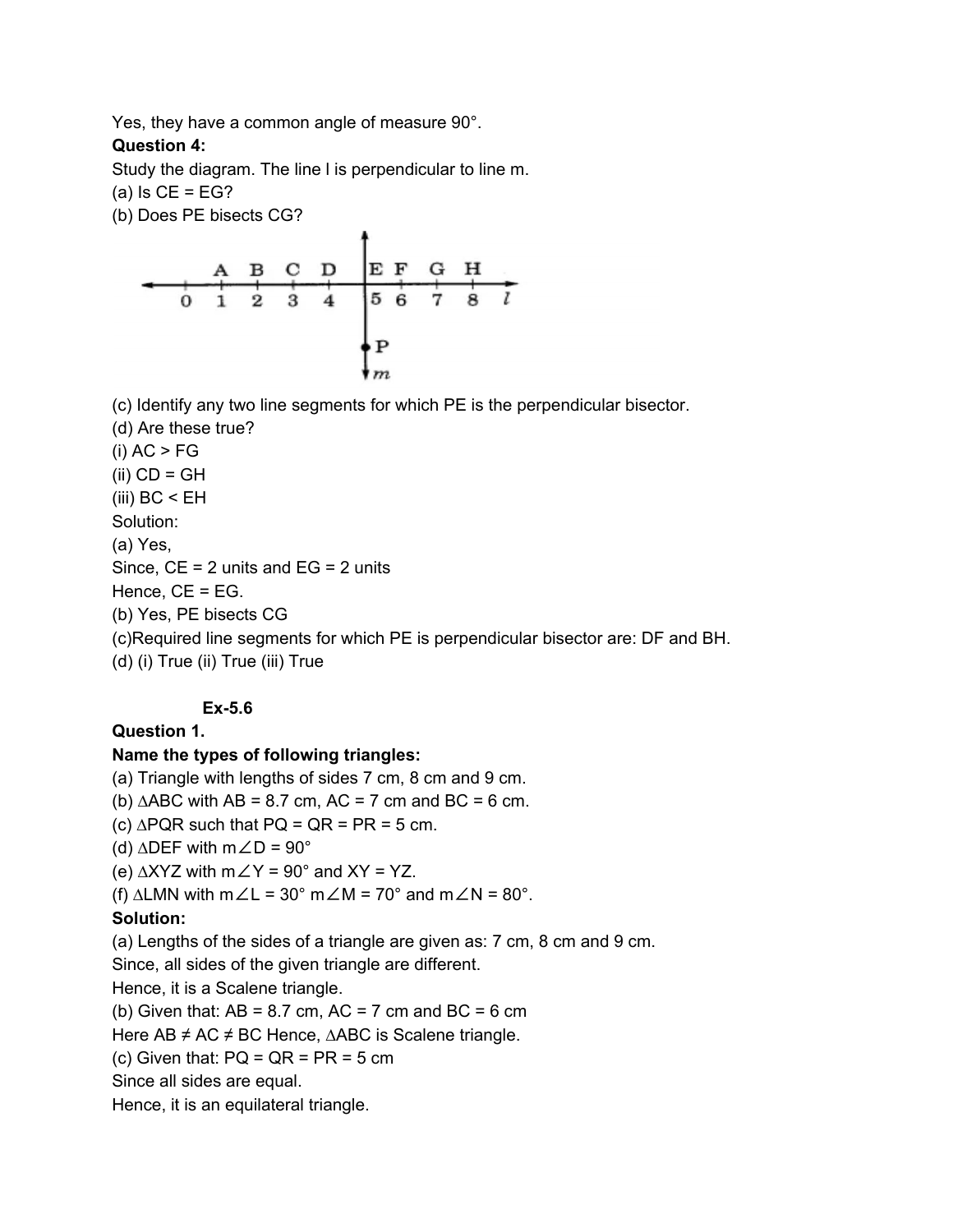| (d) Given that: In $\triangle DEF$ , m $\angle D = 90^{\circ}$ |                                                                                                                         |
|----------------------------------------------------------------|-------------------------------------------------------------------------------------------------------------------------|
| Hence it is a right angled triangle.                           |                                                                                                                         |
|                                                                | (e) Given that: In $\triangle XYZ$ , $m\angle Y = 90^{\circ}$ and $XY = YZ$                                             |
| Hence it is a right angled isosceles triangle.                 |                                                                                                                         |
|                                                                | (f) Given that: $\triangle LMN$ , $m \angle L = 30^{\circ}$ , $m \angle M = 70^{\circ}$ and $m \angle N = 80^{\circ}$ . |
| Hence it is an acute angled triangle.                          |                                                                                                                         |
| <b>Question 2.</b>                                             |                                                                                                                         |
| <b>Match the following:</b>                                    |                                                                                                                         |
| Measure of triangle Type of triangle                           |                                                                                                                         |
| $(i)$ 3 sides of equal length. $(a)$ Scalene                   |                                                                                                                         |
| (ii) 2 sides of equal length. (b) Isosceles                    |                                                                                                                         |
|                                                                | right angled                                                                                                            |
| (iii)All sides are of                                          | (c) Obtuse angled                                                                                                       |
| different length                                               |                                                                                                                         |
| (iv)3 acute angles.                                            | (d) Right angled                                                                                                        |
| (v)1 right angle. (e) Equilateral                              |                                                                                                                         |
| (vi)1 obtuse angle. (f) Acute angled                           |                                                                                                                         |
| (vii)1 right angle with                                        | two sides of equal length (g) Isosceles                                                                                 |
| Solution:                                                      |                                                                                                                         |
| $(i) \leftrightarrow (e)$                                      |                                                                                                                         |
| $(ii) \leftrightarrow (g)$                                     |                                                                                                                         |
| (iii) $\leftrightarrow$ (a)                                    |                                                                                                                         |
| $(iv) \leftrightarrow (f)$                                     |                                                                                                                         |

- $(IV) \leftrightarrow (1)$  $(V) \leftrightarrow (d)$
- $(vi) \leftrightarrow (c)$
- $(vii) \leftrightarrow (b)$

### **Question 3.**

Name each of the following triangles in two different ways: (You may judge the nature of the angle by observation)



**Solution:**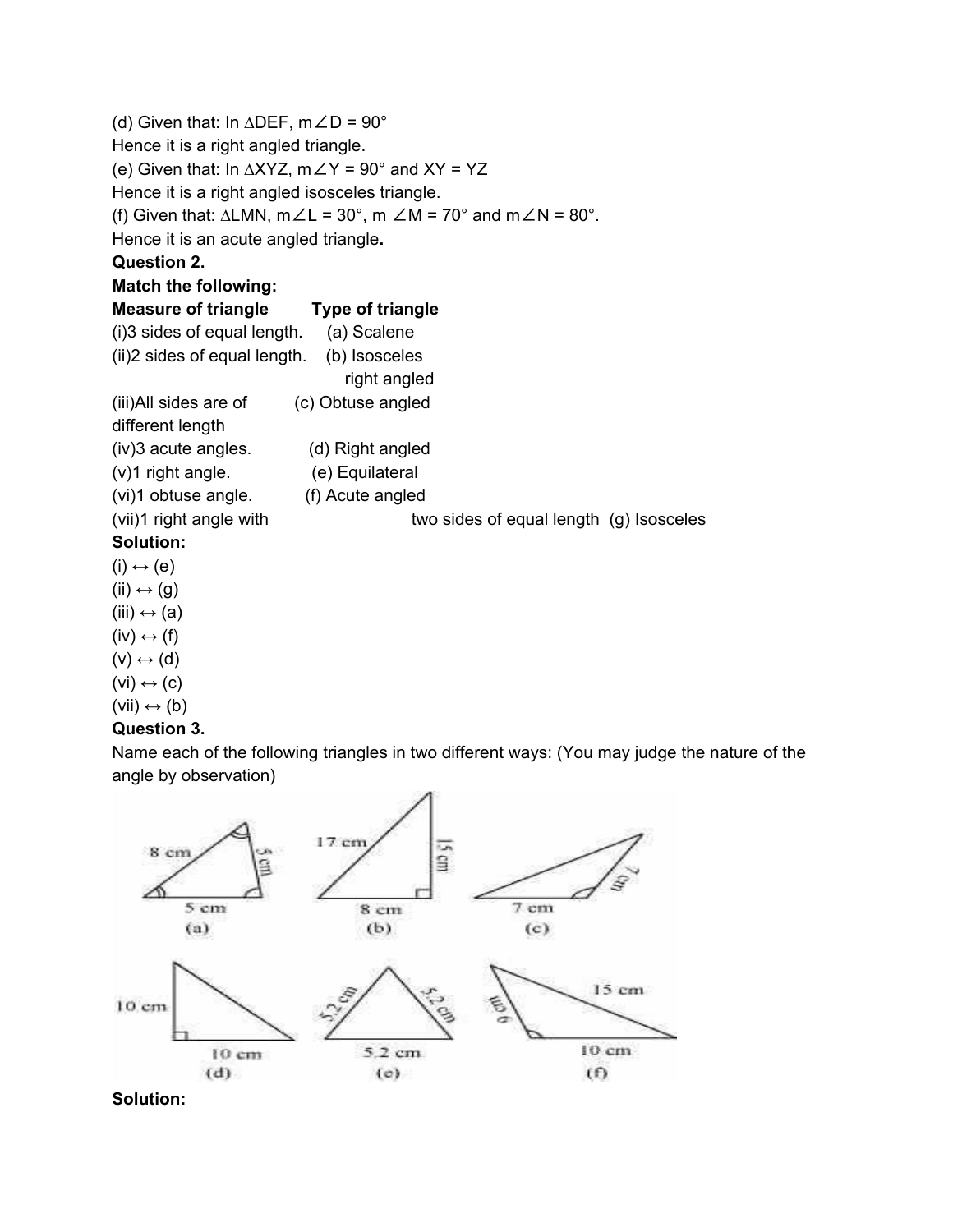- (a) (i) Acute angled triangle
- (ii) Isosceles triangle
- (b) (i) Right angled triangle
- (ii) Scalene triangle
- (c) (i) Obtuse angled triangle
- (ii) Isosceles triangle
- (d) (i) Right angled triangle
- (ii) Isosceles triangle
- (e) (i) Acute angled triangle
- (ii) Equilateral triangle
- (f) (i) Obtuse angled triangle
- (ii) Scalene triangle.

#### **Question 4.**

#### **Try to construct triangles using matchsticks. Some are shown here. Can you make a triangle with**

- (a) 3 matchsticks?
- (b) 4 matchsticks?
- (c) 5 matchsticks?
- (d) 6 matchsticks?



(Remember you have to use all the available matchsticks in each case) Name the type of triangle in each case.

If you cannot make a triangle, give of reasons for it.

## **Solution:**

(a) Yes, we can make an equilateral triangle with 3 matchsticks.



- (b) No, we cannot make a triangle with 4 matchsticks.
- (c) Yes, we can make an isosceles triangle with five matchsticks.